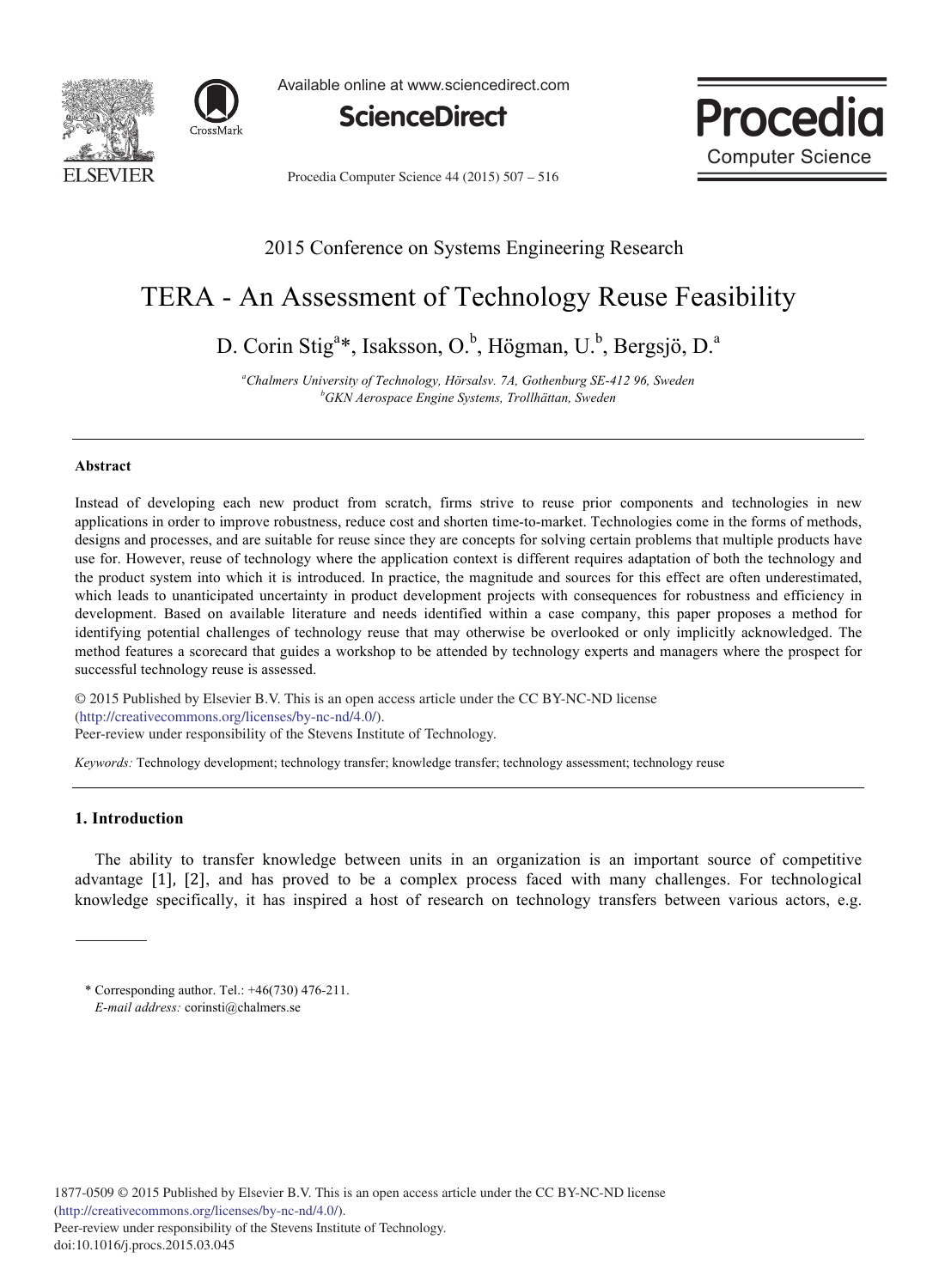universities and industry, military and civil applications ("dual-use"), developed and developing countries, between companies, within alliances, between organizational units and within organizational units [1], [3]-[5]. Lack of absorptive capacity and knowledge complexity are commonly pointed out as the main sources of such challenges  , and the problems seem to persist even when the transfer takes place within the same department of an organization  .

Strategies for reusing existing assets have become increasingly popular as companies strive to lower development cost and shorten time-to-market. The automotive industry was early with adopting product platforms, whereby the architecture and modules of product lines were reused between different product variants. Other companies have become known for reusing technological competencies and other generic building blocks [8], [9] and many multinational corporations have centralized R&D departments that supply new technologies to various business units.

There is strong agreement in research that any technology integration shall be preceded by a technology readiness assessment to ensure that the downstream product development project does not risk its objectives by taking on too much technical uncertainty [10]-[14]. Technologies do not work in isolation, and their implementations and performance are contingent on the surrounding product systems. The maturity of a technology can thus be judged only in the context of a specific application, as follows from the definitions of "Technology Readiness Levels" (TRL) developed by NASA [10] that are commonly used in the defense and aerospace industries. For instance, TRL 6 is defined as "System/subsystem model or prototype demonstration in a relevant environment (ground or space)" [10], where "relevant" can mean in terms of external requirements and interdependency with other technologies and systems.

Consequently, when reusing a technology in a new application, new uncertainties will surface about the technology's performance. These uncertainties are easily underestimated because of the fallacy to perceive a technology as a "proven capability" that can be used off-the-shelf. Further, reusing a technology for a new product typically means that a new team will work on its integration in the product system, that would need a deep understanding of the technology to overcome challenges of adaptation that will likely occur. Technology reuse can thus be regarded as a mechanism that occurs in two different contexts: (1) a technology recontextualization effort in the product context and (2) a transfer of technological knowledge from a source unit to a recipient unit in the organizational context. Mapped to the framework in  (Table 1), this paper is primarily concerned with "External Modification", which encompasses elements of both adaptation of technology and transfer to another unit. Since reuse of existing technological knowledge occurs naturally in all types of development, there are also cases in which technologies are reused only in part. This type of reuse is however not addressed in this paper, which instead focuses on cases where technologies are reused in a form that closely resembles their previous applications.

| technology transfers in [1]. |     |                    |  |  |  |  |
|------------------------------|-----|--------------------|--|--|--|--|
|                              | - - | $\sim$ $\sim$<br>. |  |  |  |  |

Table 1 A technology reuse case as described in this paper maps well with the term External Modification in the framework for dual-use

| Mode:<br>Actors:                             | No adaptation              | <b>Adaptation</b>            |
|----------------------------------------------|----------------------------|------------------------------|
| <b>Transfer internal to a</b><br>single unit | Internal Straight Transfer | Internal Modification        |
| Transfer between two or<br>more units        | External Straight Transfer | <b>External Modification</b> |

As technology can introduce significant uncertainties in product development and many times result in time and budget overruns [15], it is critical to assess the feasibility of the reuse case and identify actions required to achieve a successful knowledge transfer. Previous research has provided extensive insights into what constitutes typical obstacles and enablers for technology integration and transfer [5], such as 'knowledge stickiness' [16] and 'notinvented-here syndrome' [6], and some authors have integrated these in practical tools for use by companies to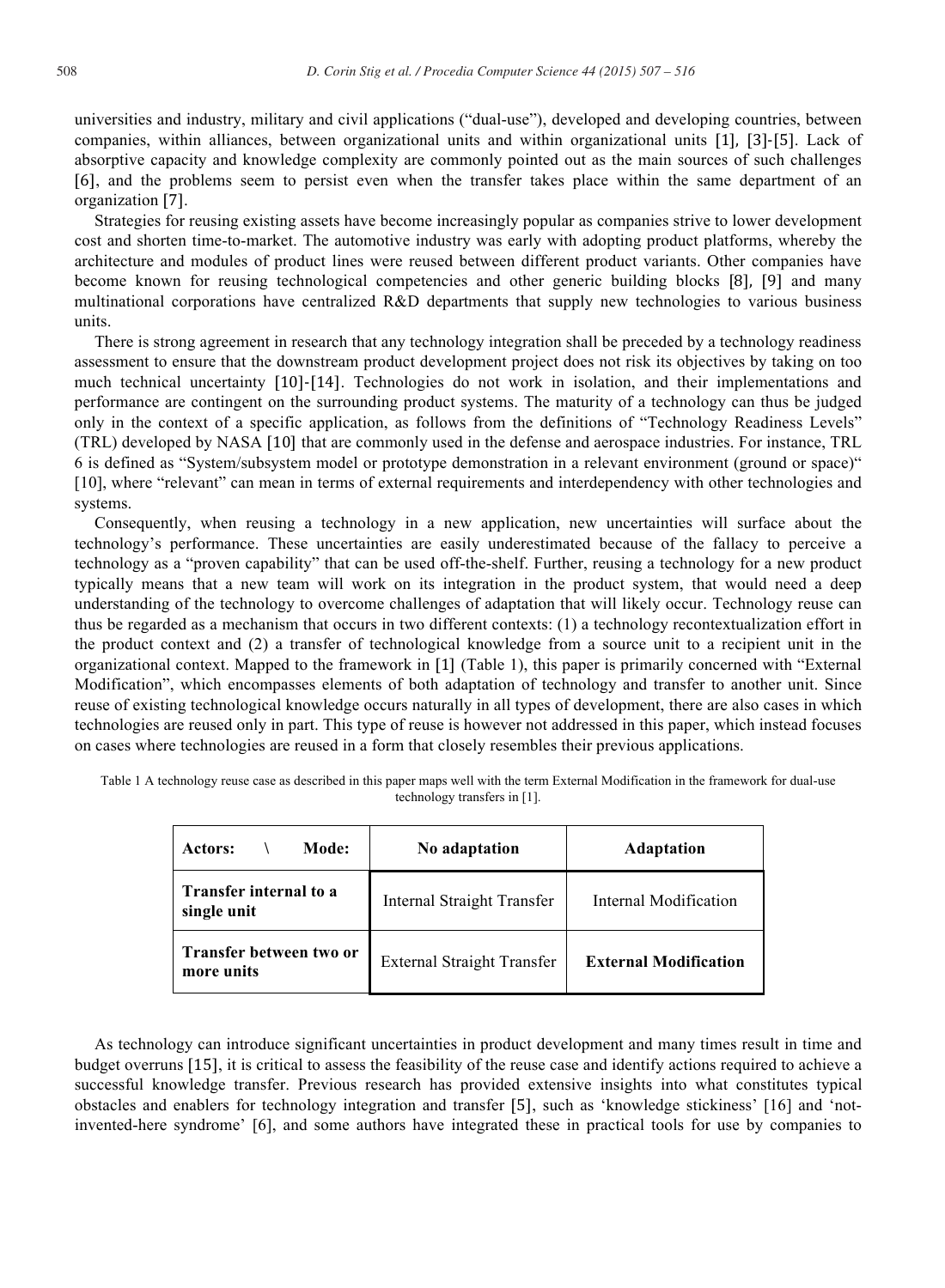foresee and mitigate potential problems [3], [17]-[19]. However, no tools were found that integrate both technicaland transfer related factors to support technology reuse decisions on an operative level.

This paper proposes a TEchnology Reuse Assessment tool – TERA – based on findings from prior research, with the purpose to support firms in becoming proactive to avoid common pitfalls of technology reuse. It specifically addresses the case when a company possesses the capability to successfully apply a technology in a specific application and is considering reusing it in a similar way in a different application, e.g. a related but different product developed within another business unit. The assessment tool integrates elements of both technology development and transfer challenges, and adds a third dimension of business case in order to capture the rationale for the reuse case and contrast the reuse challenges with the benefits it is meant to provide.

# **2. Methodology**

This research was initiated in a collaborative project with the industry partner GKN Aerospace. The company perceived a need for better support to evaluate potentially viable opportunities for technology reuse across subsidiaries and product areas, and the authors failed to find such support in literature.

On the other hand, a review of literature in technology management and knowledge transfer presented a host of enablers and challenges for successfully applying technology in different contexts. A set of papers were found that together summarize and synthesize much literature until around the year 2000 in the topic of interest [16], [17], [20]. These were used as a baseline together with the sources they cited, after which a search was performed for newer articles referencing to any of them.

The dimensions measured in the quantitative studies by [17], [20] were identified as possible dimensions for creating a self-assessment tool. Stock & Tatikonda [17] examine the effects of technology characteristic *uncertainty* on technology transfer success, while Cummings  $\&$  Teng [20] focus on the organizational aspects of the transferring parties of knowledge transfer in R&D.

The first prototype of the assessment tool was a "long list" version featuring around 25 dimensions. Some of the dimensions overlapped and many of them were considered too complex to be used by practitioners. The set of dimensions was reworked in two stages, first to 11 dimensions of technical and transfer related challenges and then further down to six dimensions of Technical Readiness and Capability Transfer Readiness. The shift from measuring 'challenges' to 'readiness' reflects the authors' ambition to increase the cognitive ease of using the assessment by measuring with positive scales, meaning that a high rating on any of the dimensions is positive for the reuse case.

The TERA tool was developed through multiple iterations where feedback was provided by a technology expert and two technology managers at the industry partner GKN Aerospace. The first complete versions of the assessment were discussed during four interviews with technology experts at GKN Aerospace, from which a few adjustments were made to its design.

# **3. Review of dimensions affecting technology reuse**

Based on analysis of literature, three complementary dimensions for technology reuse capability were identified: (1) Technical Readiness, (2) Capability Transfer Readiness, and (3) the Business Case (Figure 1). Successful transfer of technology requires careful attention to all three dimensions, as outlined below.



Figure 1 Dimensions of the TERA Framework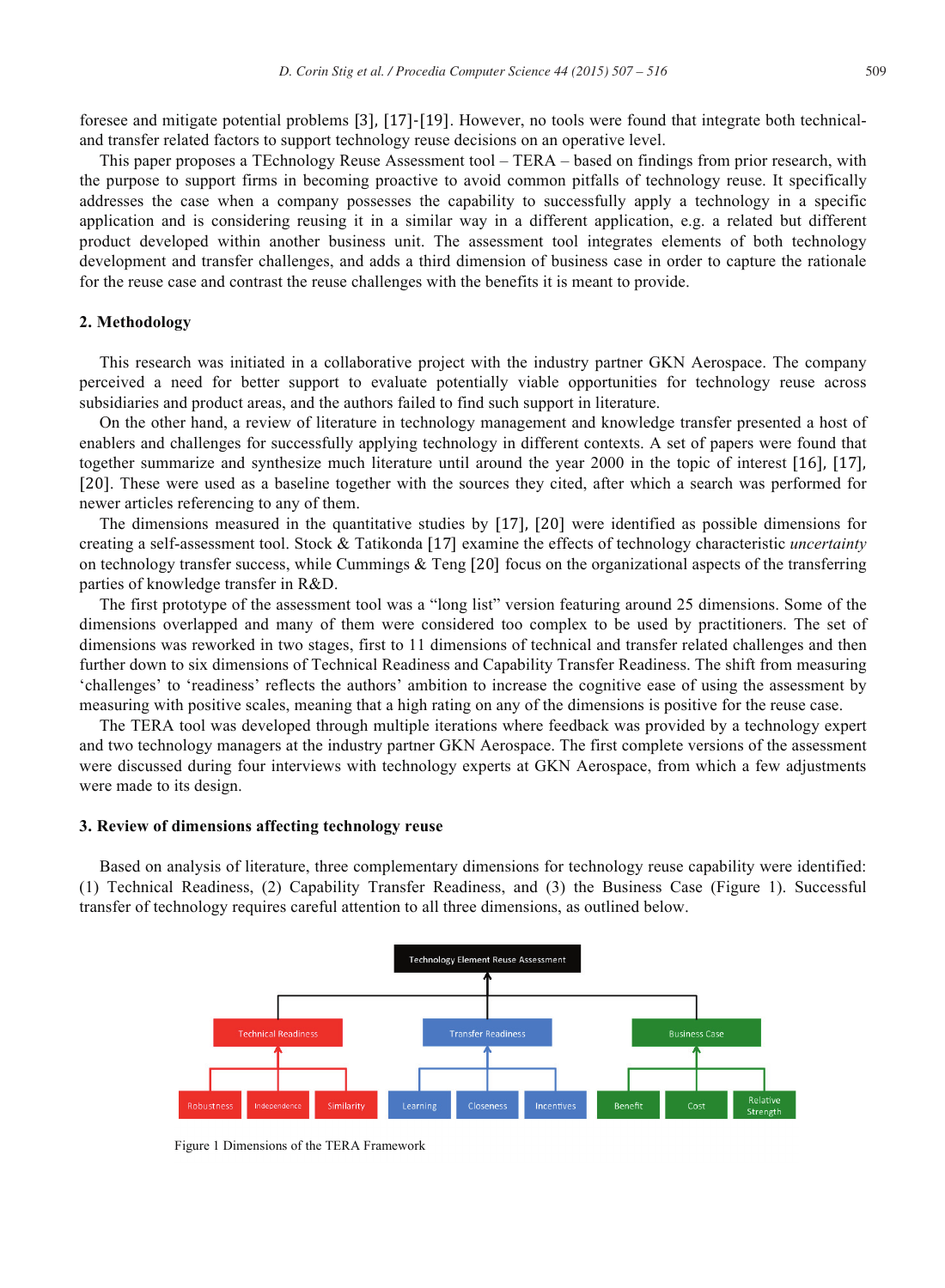# *3.1. Technical Readiness*

# *3.1.1. Robustness*

While new technologies may provide technical advantages, firms face more uncertainty and higher risk of failure when applying them than with technologies for which they have prior experience [21]. Novelty for process technologies in particular showed to affect time-to-market more than did product technologies  . With experience, the potential problems and contingencies of a technology's behavior in various application environments become better known, which helps predict potential problems in future applications. An integral part of the process of knowledge reuse is to understand the contextual factors of the setting in which knowledge was created, in order to be able to recontextualize it and make it useful in a new setting [23]. Technologies that are new to the world most certainly bring uncertainty, but technologies that are new to the firm can display the same characteristics regardless of the existence of prior knowledge in the scientific community  .

Further, if the source unit has a history of successful cases, it is likely perceived as knowledgeable and reliable so that the recipient unit will trust them and refrain from challenging their advise and expertise  .

#### *3.1.2. Independence*

The two factors *level of interdependence* and *number of parts* are often used to define complexity [5], [17], which is an important factor that influences the difficulty firms face when using and transferring technologies [5]. In the case of complex knowledge, also the people who possess the knowledge need to be taken into account  .

When considering challenges for technology reuse, the number of parts can clearly have an influence. However, when assuming they have all been proven in a previous environment, it is only those that interact with or is affected by the rest of the system that will bring new uncertainties, which is why the level of independence is attributed more importance in this assessment.

A highly complex technology that is reused in a new application may have to be adapted to a multitude of new interfaces that affect its behavior, and vice versa. There are even cases in which it may not be possible to make technologies operate together, which greatly increases the efforts necessary to succeed with the reuse project since that technology needs to be replaced as well to accommodate the one being reused.

Further, the embeddedness of technology in various components increases the number of novel components that need to accompany its introduction in the new product system, which in turn may have dependencies to the system. In contrast, a technology that can be packaged as an independent module is characterized by a limited need to exchange material, energy, information or be spatially coordinated with other modules [25]. Hence, the consequences of recontextualization can be more easily predicted and controlled for in the case of independent or modular technologies.

#### *3.1.3. Similarity*

The uncertainty of technology is affected by similarity of the environment in which it has already been proven and its intended future application. With novel requirements for the technology comes an innovation effort to close knowledge gaps and make sure the technology and product system work smoothly together. It also means that the recipient is likely to face new problems, which imposes higher requirements on the recipient's internalization of the new knowledge to be able to commit to, re-create and use it [20].

Technology Readiness Levels [10] were developed to gauge the remaining uncertainty in a technology before its application. They measure to what extent a technology has been tested in an environment that closely resembles its operative conditions. The transfer between applications creates a gap between the requirements from the original environment and the intended application environment, which has to be closed through additional testing and most likely adaptations to both the technology itself and, to the product system into which it is introduced. For example, in a case from the telecom industry, a new technology that introduced changes to the product's architecture required some of the mechanical components and the energy supply unit to be changed, and the old simulation models could not account for the new technology [26].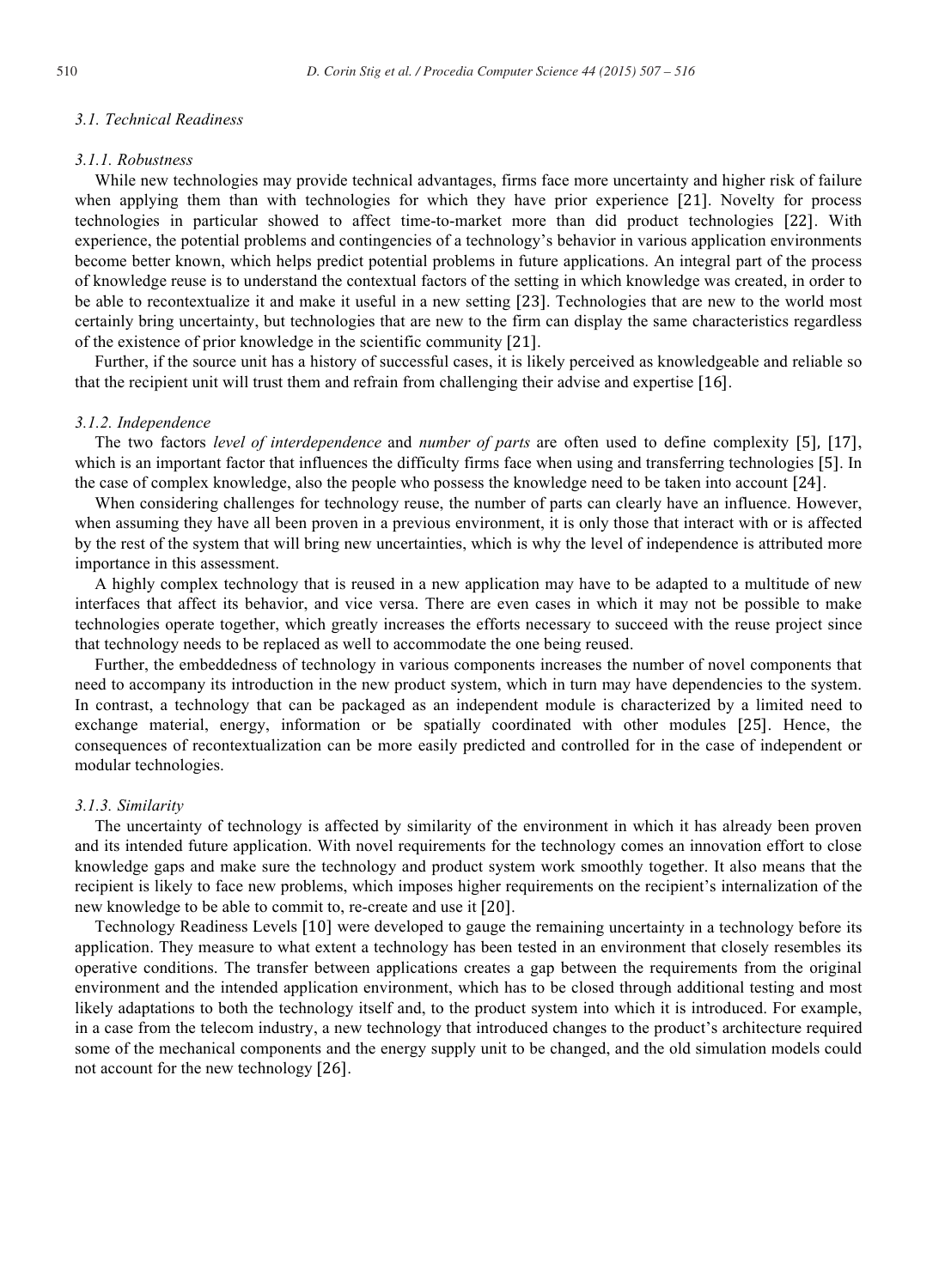#### *3.2. Capability Transfer Readiness*

#### *3.2.1. Learning*

The preconditions for a recipient of technology transfer to learn a new capability, assuming adequate transfer mechanisms, are primarily based on two factors: the characteristics of the knowledge and the recipient's learning capacity.

Causal ambiguity is commonly cited as one of the significant causes of unsuccessful knowledge transfer [2], [16], [20]. Causal ambiguity occurs when it's difficult to identify, express and transfer the knowledge elements that are necessary for applying a technology   . Some literature defines it narrowly as the possibility to discern the knowledge elements  . Others define it as a wider concept of transferability, including tacitness, complexity, prior experience of the recipient, cultural distance etc.  . In this article, these concepts are all included in the dimension Learning, except for cultural distance that is treated as a characteristic of Closeness of the relationship.

Teachability and codifiability have been shown to affect the speed of knowledge transfer [28], and [6] suggest based on their study that innovations embodied in equipment rather than dispersed knowledge will diffuse more easily to others.

Cohen & Levinthal [6] define absorptive capacity as an organization's ability to assimilate new knowledge from external sources. It is defined to include the organization's related prior knowledge, usually through proprietary R&D, as well as their internal and external communication patterns and incentives for learning. With existent knowledge in a related domain, new knowledge can be more readily integrated through shared language, less new knowledge to take in and more prior experience to which new ideas can be related and memorized. The amount of relevant prior knowledge a firm has in a technological domain greatly influences its ability to learn, especially from codified knowledge  . If the distance in knowledge bases of the two transferring parties is large, there will be more learning steps for the recipient [20].

#### *3.2.2. Closeness*

Szulanski [16] found that the intimacy and ease of communication between the source and recipient to have a strong influence on the success in transfer of best practices across organizational units. There are several obstacles to attaining such a relationship, however. The source unit may not be fully willing to share its knowledge, since it may lose ownership or its position as an important expert in the area [27]. It could also be due to a lack of interest in allocating resources to supporting someone else, which does not have a direct benefit for the source itself  .

Cultural differences have been shown to present challenges to collaboration between firms, requiring more time for communication and synchronization of design routines and managerial approaches [27].

Prior experience of collaboration between the transferring parties can be expected to lower the cultural distance as well as contribute to increased trust and familiarity with each other's expertise, and thereby facilitate knowledge transfer [27]. Stock & Tatikonda [29] didn't find support in their study for the hypothesis that prior experience with technology transfer in general influenced transfer success, but they discussed the possibility that its effect is indirect rather than direct.

# *3.2.3. Incentives*

Technology transfer across organizational units requires a deep commitment from the source, which may not always be the case since it's typically not part of their main mission [1]. Stock & Tatikonda [29] showed that the criticality of a technology transfer project influences its chances of success. Without proper motivation, the recipient may directly or indirectly sabotage the transfer through passive behavior or rejection of outside knowledge as in the case of 'not-invented-here syndrome'  .

# *3.3. Business Case*

The three dimensions chosen for the business case evaluation are: Benefit, Cost, and Relative Strength of the technology. In order to serve as a tool for evaluating technology reuse options, it is inevitable to also include measures for the benefits that the reuse is expected to provide. As for most other R&D projects, the performance of a technology transfer project can be measured in three dimensions; the technical performance (of the transferred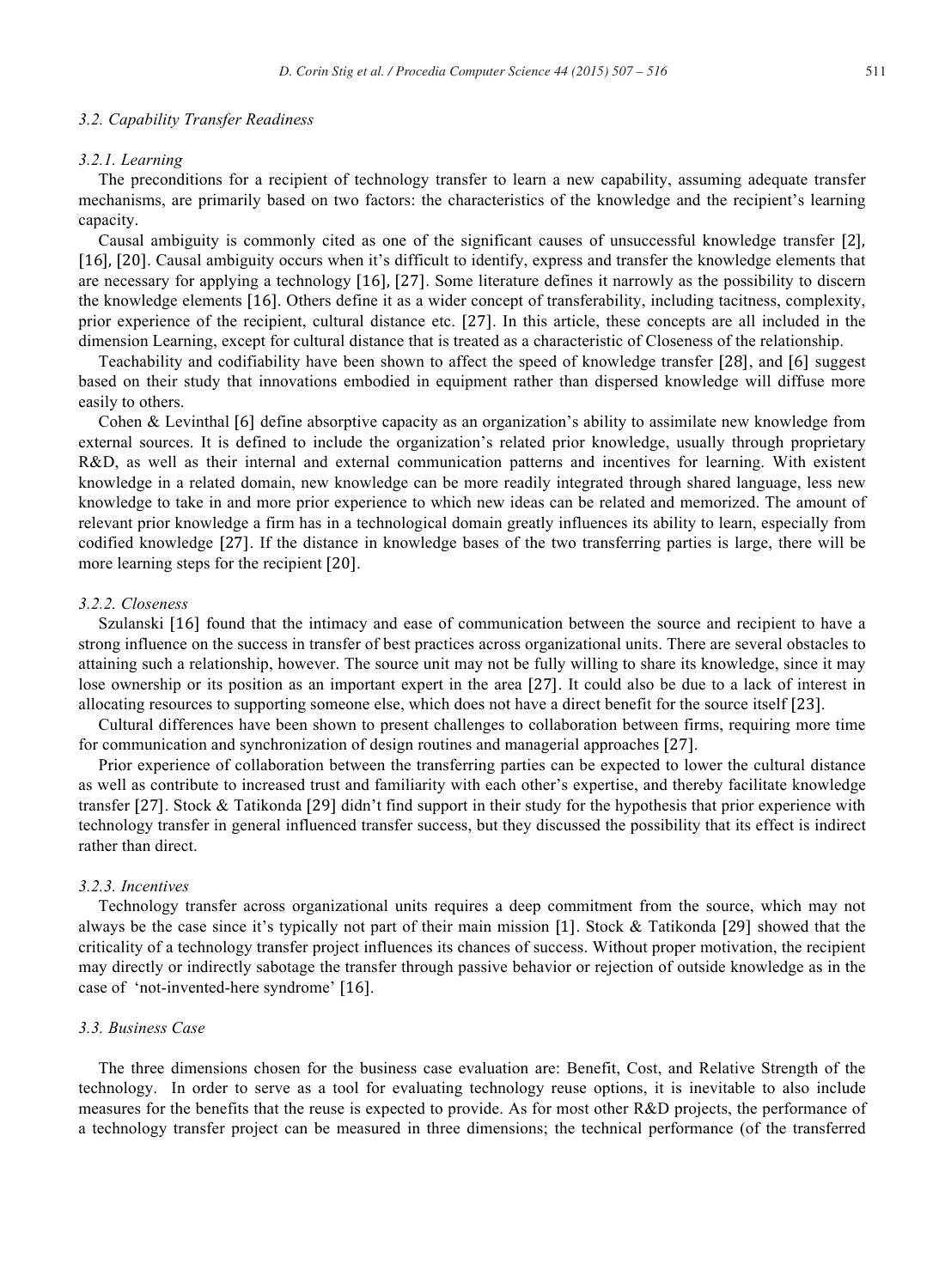technology at the recipient), the cost of transfer and the time for completing the transfer [29]. Besides the viability of the technological option, decision makers also have to take into account the alternative technological solutions for the application, which is why a relative measure of strength has been included. Focusing too much on the predictable benefits of reuse might hamper investments in new, more promising technologies that face higher uncertainty [30].

## *3.3.1. Benefit*

There may be a host of reasons to pursue a technological integration, e.g.: launch new innovative products, add functionality or increase the performance of a product system, meet new requirements posed by market demand or legal requirements, reducing manufacturing cost, or provide compatibility with other products and technologies. Schulz et al. [31] use four dimensions for evaluating the strength of a technology: superior performance, maturity, robustness and flexibility. Reused technologies have potential to contribute robustness and maturity due to the existence of prior experience and proof-of-concept in former applications, but that's contingent on the similarity between the prior and new contexts.

# *3.3.2. Cost*

Even if a technology is reused, it will likely require investments in new equipment, training of developers and manufacturing staff, and additional technology development to synchronize with the new application. It may also incur additional recurrent costs for manufacturing and maintenance of the product system. Contingent on the challenges related to capability transfer, there may also be substantial transaction costs for rebuilding the necessary competences in the recipient unit  .

# *3.3.3. Relative Strength*

A reused technology is by definition not new and may be deeply rooted in the firm's routines, which means there is an increased risk that opportunities of new superior technologies are overlooked [30], [32], [33]. Hence, besides the immediate positive effects that the technology is intended to bring to the products, attention should be paid to how it compares to competing technologies that the firm could invest in. It might even be the case that the new product can perform satisfactory with a technological base already tested in that application, and that R&D budget should be spent elsewhere.

### **4. TERA – Proposed tool for technology reuse assessment**

The tool TERA was designed to help companies address the most critical aspects when making decisions and planning for introducing technologies in new contexts of application. This section covers the requirements we set up to guide the development to make it useful in practice, as well as a description of the resulting Word template and assessment process that are necessary to complete the assessment.

#### *4.1. Requirements on the Tool*

#### *4.1.1. Involve stakeholders*

Insights for making the reuse decision and planning for technology integration can come from several sources. Managers can contribute a strategic and economic perspective regarding the value of the technology and its related costs, while subject matter experts know best the possibilities and limitations of the technology. In order to understand what changes from an existing application to a new, experts from both sides of the transfer need to be involved. This also helps to generate commitment from both sides to participate actively in the transfer and trust the plans for technology integration. Hence, a mix of managers and experts from both the source and recipient organizations should be involved and queried for input to the preparation for technology reuse.

#### *4.1.2. Encourage discussions*

Stakeholders have different knowledge and interest in a technology and will naturally perceive a case for technology reuse differently. In order to make the team wiser than its individual members, it's important that they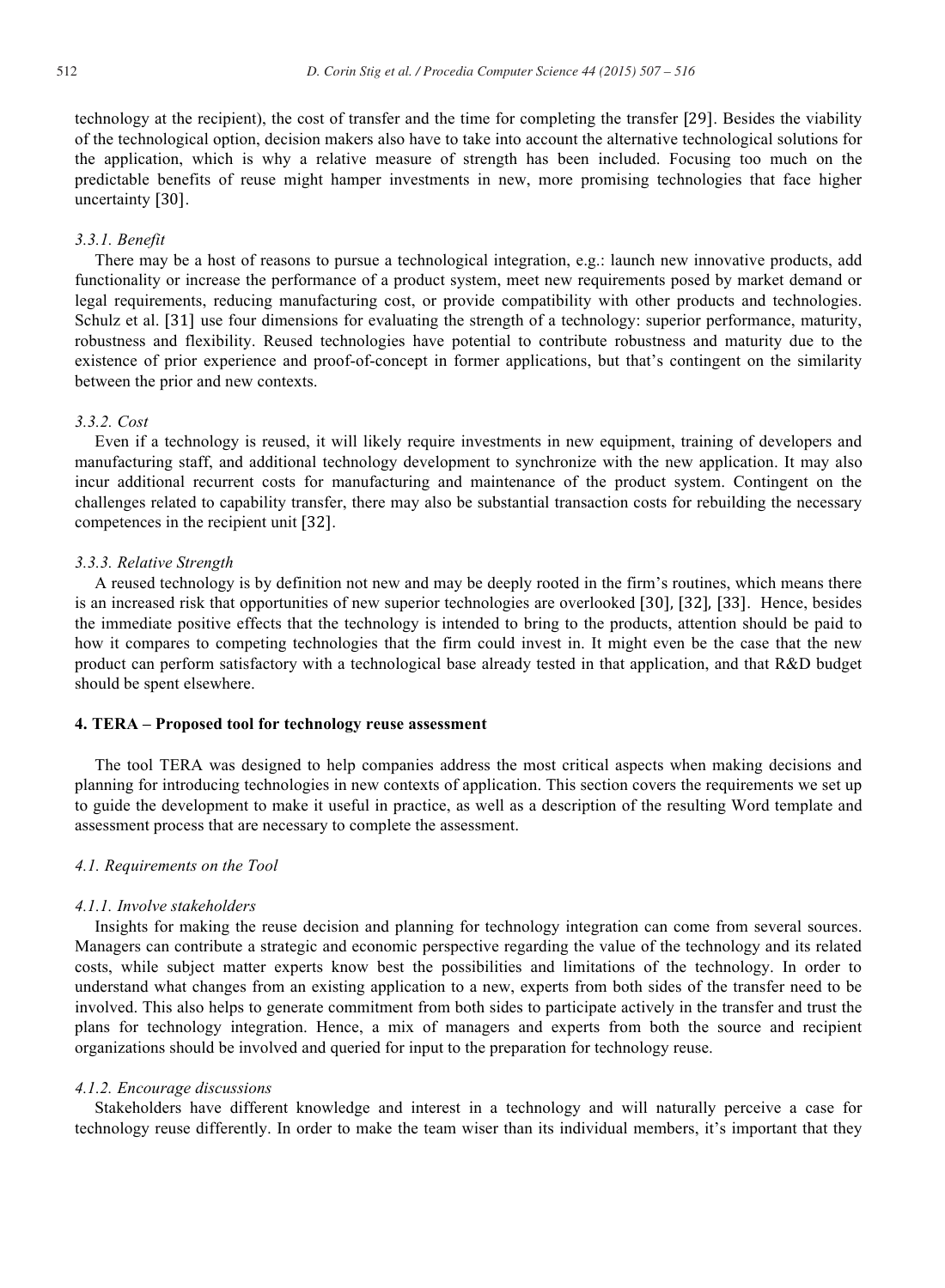can share their ideas and reason about how the case is affected by various factors. If the tool supports an open and thorough discussion amongst the team members, the mutual understanding will increase and the reuse preparation will likely be better.

#### *4.1.3. Support comprehensiveness of analysis*

Technology experts can surely identify many influencing factors for the transfer immediately. However, there are many uncertain factors in technology development that can greatly impact an application project and chances are that some are overlooked. In prior research, some typical problems have been identified that can be put in a checklist or guide that reminds the assessment team to consider these factors.

#### *4.1.4. Provide overview of reuse readiness*

For stakeholders that are not familiar with the details of the reuse case, e.g. within management, it can be beneficial to create an overview that characterizes the readiness and risks of the reuse case to make it comparable to alternative solutions and previous reuse situations.

# *4.1.5. Ease of use*

The tool is intended as an initial overview and identification of what challenges might be faced when reusing a technology. Hence, to be perceived as purposeful it is advisable to not have a process that is cumbersome to initiate and use. Also, it is likely that it will be used rather infrequently by the same people, who thereby need to refamiliarize themselves with it before using it. As a result of the assessment, more thorough investigations and development efforts can be prioritized and initiated. This way, resources are allocated only after the overall feasibility and business case have been deemed sufficient for pursuing the reuse project.

#### *4.2. The TERA tool and process*

The proposed solution is a workshop for discussing technology reuse readiness, using a scorecard in the form of a Word template as a mediating tool that features questions regarding all the identified dimensions covered in section 3 of this paper. Each of the six dimensions for Technical Readiness and Capability Transfer Readiness is represented in the scorecard like the one shown in Figure 2. Business Case aspects are covered more briefly along with a recommendation to add an appendix according to the company's choice of format for such calculations. Each dimensions (e.g. Robustness shown below) was broken down into three to five factors to be scored and commented on as a collaborative effort by managers and subject matter experts from both the source and recipient organization, with around 5-10 participants in total for the workshop.

The process for filling out the TERA scorecard during a workshop is as follows:

- 1. The workshop starts with an initial "first-to-mind" assessment of the business case and readiness for technology reuse, with the purpose of capturing the most apparent factors for the reuse decision. This is completed separately by the participants of the workshop and is then summarized as a first step in the workshop.
- 2. Next, a more thorough examination of the technical and transfer readiness is performed, guided by a framework of dimensions and factors that typically affect technology reuse success. Scores on a scale from 1 to 5 shall be agreed upon by the participants for each factor. The purpose of the scores is to stimulate and guide the discussion towards a shared understanding of the case at hand. Accompanying each score is a confidence rating to allow participants to indicate their confidence in the given score. For example, if there is little agreement on a score or if the participants feel it's an uncertain guess, they can indicate a low confidence.
- 3. When each factor of a dimension has been assessed, the participants fill in recommended actions that can mitigate identified risks or in other ways facilitate the technology reuse case.
- 4. Scores and recommended actions are then summarized.
- 5. After reviewing the initial and thorough assessments made, a recommendation for whether and how to continue with the technology reuse initiative is compiled. Reviewing the "first-to-mind" assessments can also serve to evaluate the usefulness of conducting the full assessment.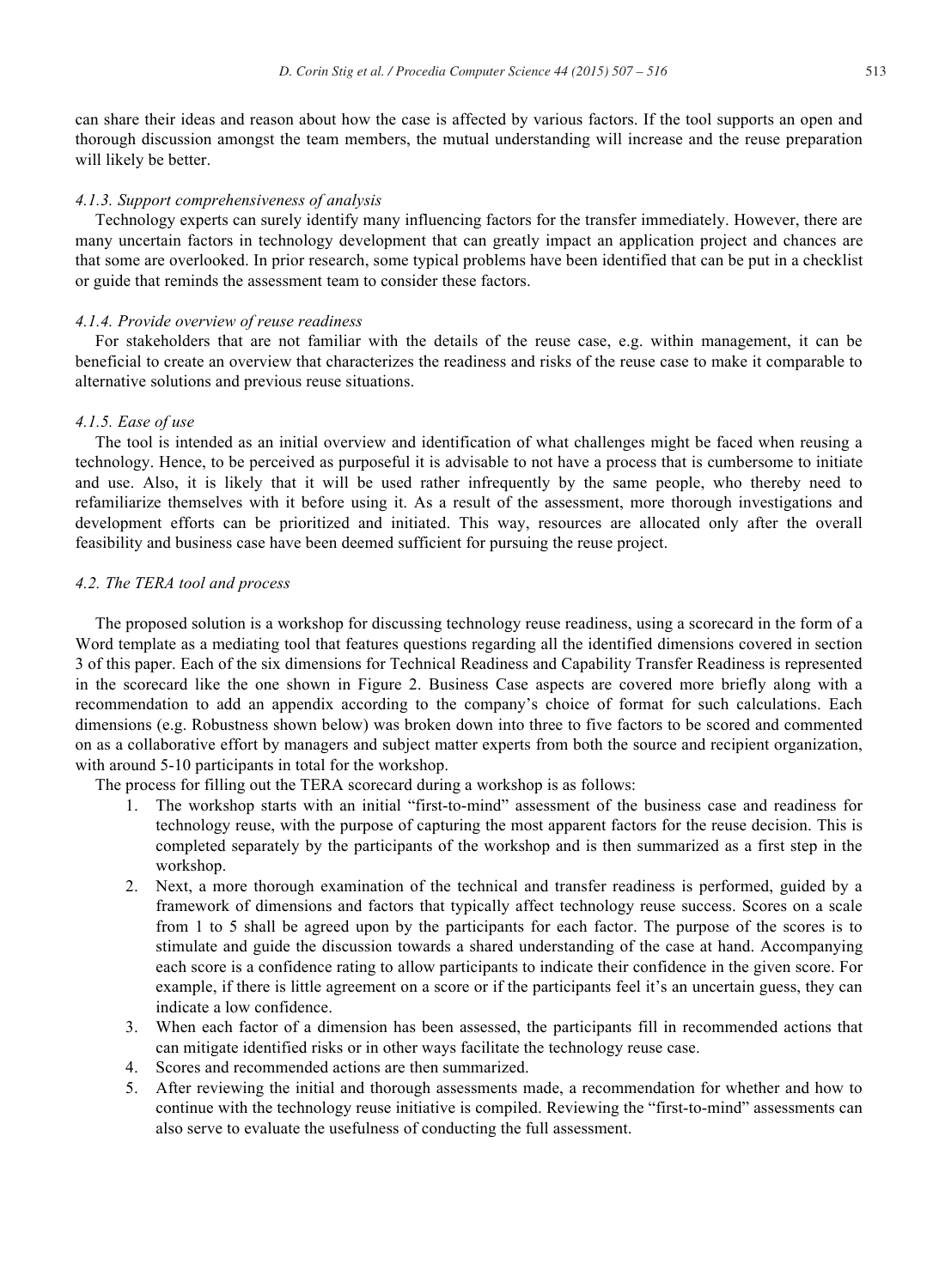|                                                                                                                                              | <b>Influencing Factors</b>                                                                                             | <b>Assessment</b> |                    | <b>Score</b><br>$(1-5)$   | Confidence<br>$(1-5)$               |
|----------------------------------------------------------------------------------------------------------------------------------------------|------------------------------------------------------------------------------------------------------------------------|-------------------|--------------------|---------------------------|-------------------------------------|
|                                                                                                                                              | B1.1. The source unit has<br>extensive experience from<br>using the technology in<br>previous applications.            |                   |                    |                           |                                     |
|                                                                                                                                              | B1.2. The performance of the<br>technology is robust also<br>when conditions change in the<br>context for application. |                   |                    |                           |                                     |
| B1.3. It can be well predicted<br>how the technology affects the<br>operation and requirements of<br>a new product and its<br>manufacturing. |                                                                                                                        |                   |                    |                           |                                     |
| B1.4. It can be well predicted<br>how a new context of<br>application affects the<br>technology and its operation.                           |                                                                                                                        |                   |                    |                           |                                     |
|                                                                                                                                              | <b>Recommended Actions:</b>                                                                                            |                   |                    |                           |                                     |
| ID                                                                                                                                           | <b>Action</b>                                                                                                          |                   | <b>Responsible</b> | <b>Due</b><br><b>Date</b> | <b>Time/Cost</b><br><b>Estimate</b> |
| AB1.1                                                                                                                                        |                                                                                                                        |                   |                    |                           |                                     |
| AB1.2                                                                                                                                        |                                                                                                                        |                   |                    |                           |                                     |
| AB1.3                                                                                                                                        |                                                                                                                        |                   |                    |                           |                                     |
| AB1.n                                                                                                                                        |                                                                                                                        |                   |                    |                           |                                     |

Figure 2 A page from the TERA Word template, showing how to assess the dimension Robustness.

The result from a completed assessment is a summary of the preconditions for technology reuse and a list of recommended activities to mitigate potential challenges for technically adapting the technology to the new application and to ensure successful transfer of the necessary competences and experiences.

Key users have been exposed to several versions of the method along its development and the responses about its usefulness have been positive. The first versions of the TERA tool have been applied in three situations where personnel involved in technology transfer have been guided through a draft version tool and given the chance to assess its usefulness. The version of the TERA tool presented in this paper has thus gone through a first series of validation exercises. It will now undergo more extensive validation involving multiple organizations, which is left for future work at this stage.

# **5. Conclusion**

A methodology featuring a scorecard and a process for completing it in a workshop format was proposed in this paper to meet companies' need for a structured approach to evaluation of technology reuse feasibility. The scorecard features nine dimensions, six related to reuse readiness and three related to business case, to be evaluated by a team of managers and subject matter experts. It differs from the widely popular TRL assessments on two main points: it is specifically designed for evaluating an already proven technology, although the application is new, and it is intended for earlier stages of planning for technology integration.

Based on the first set of feedback from users at the company, we conclude that the TERA tool provides an organized way of capturing information related to transfer of technology that was previously captured implicitly. Users claim usefulness already as is, which in this context is clearly positive. More rigorous validation is needed to judge generalizability, ease of use etc., which requires more situations and users to be exposed to TERA.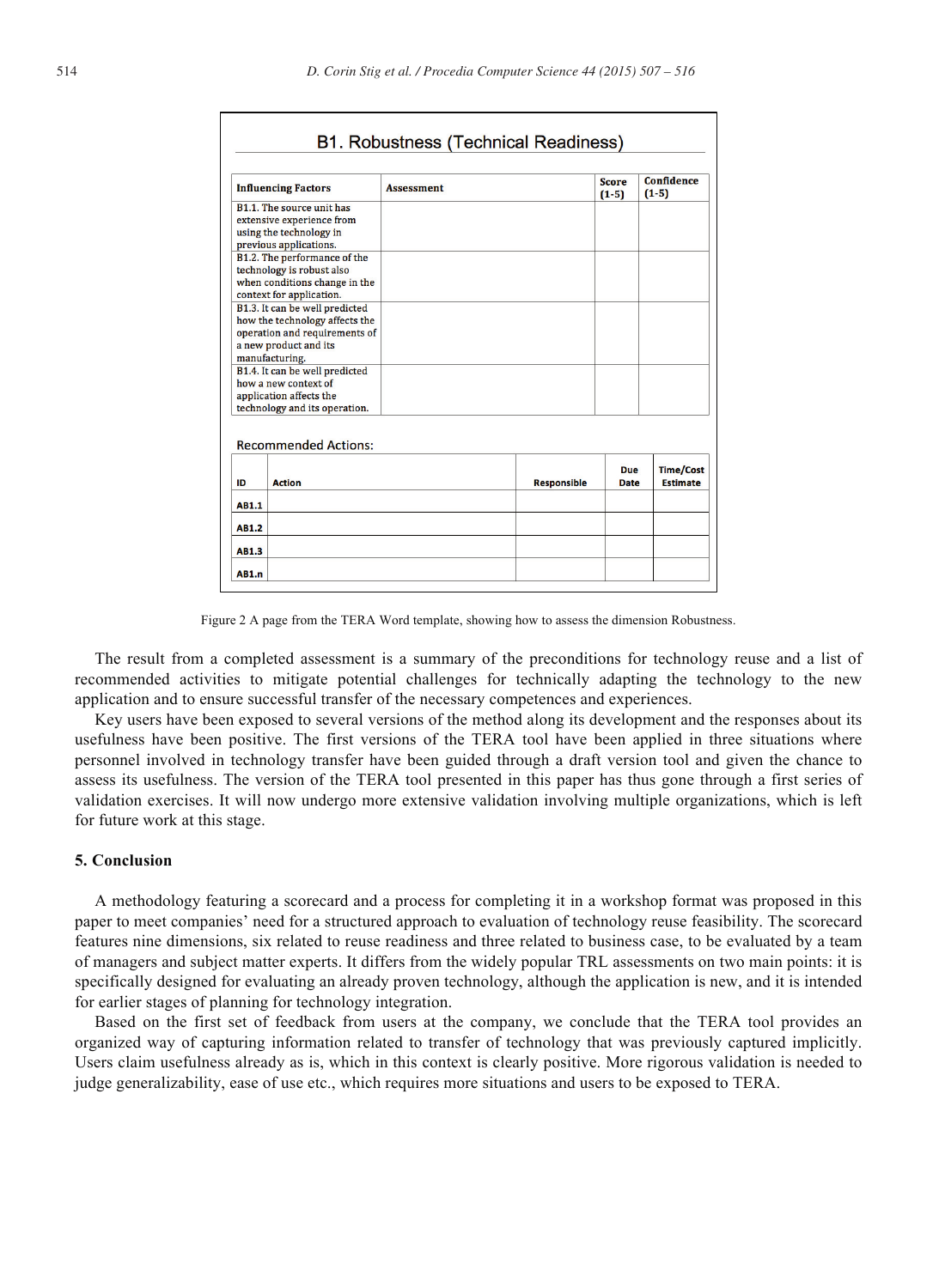If the remaining validation is successful, use of the TERA methodology and tool will help companies improve quality of technology integration decisions, allow better collaboration between the transferring parties of technological competence transfer, and reduce unanticipated problems in technology application projects. In addition, the existence of a process for considering technologies for reuse will hopefully encourage and support companies to do more such assessments, leading to better reuse of technological competences that they have acquired.

There are some limitations to the use of the methodology that should be considered before implementation. In order for the assessment to work, there needs to be a clearly defined case with a technology to be reused, experts that can participate in the workshop and a target context of application. The scorecard and its accompanying process for completion can then serve as an initial investigation of the potential and challenges of transferring a technology to the new context of application. This is a situation where a TRL assessment would likely be too cumbersome or not applicable since no tests have yet been performed in the new environment.

A constant risk when using a checklist for evaluating a situation is that issues that are not covered in the list are more easily overlooked. The First-To-Mind assessment, a quick general reflection before heading to the guided assessment, is intended to hinder such oversights, but a participant who is familiar with the checklist may already be thinking along the lines of the dimensions of the tool at that point.

Finally, the business case aspects are not developed to the same extent in the proposed methodology as the readiness aspects. The reason is that companies normally have processes for such evaluations already, and it would be advisable for companies that use the TERA to decide on a template or format for a separate business case assessment to include as an appendix.

# **6. Future work**

The next step after creation of the presented methodology is to test it on more real cases in industry to validate its usefulness and its capability for actually predicting future challenges in technology reuse. For generalizability it should preferably be tested on different types of technologies and in different industries. The assessment received great interest at a meeting with technology managers at another large company based in Sweden, and they plan to test the tool on real cases during 2015. Hopefully these tests will be made in time for presenting preliminary results at the 2015 CSER.

A possible way to extend and improve the methodology is to prepare recommendations of how to tackle low readiness in typical problem areas. As for now, it only supports the identification of low maturity without providing guidance on how to mitigate it. It is the hope of the authors that such support will be made available in future versions of the methodology.

#### **7. Acknowledgements**

This study was carried out at the Wingquist Laboratory VINN Excellence Centre within the Area of Advance Production at Chalmers, and supported by the Swedish Governmental Agency for Innovation Systems (VINNOVA). The support is gratefully acknowledged. Thanks also to GKN Aerospace for providing access to their personnel and necessary information.

# **8. References**

- [1] J. Molas-Gallart, "Which way to go? Defence technology and the diversity of 'dual-use' technology transfer," *Research Policy*, vol. 26, no. 3, pp. 367–385, 1997.
- [2] R. Van Wijk, J. J. Jansen, and M. A. Lyles, "Inter- and Intra-Organizational Knowledge Transfer: A Meta‐Analytic Review and Assessment of its Antecedents and Consequences," *Journal of Management Studies*, vol. 45, no. 4, pp. 830–853, 2008.
- [3] D. Harris and F. J. Harris, "Evaluating the transfer of technology between application domains: a critical evaluation of the human component in the system," *Technology in Society*, vol. 26, no. 4, pp. 551–565, Nov. 2004.
- [4] D. Nobelius, "Linking product development to applied research: transfer experiences from an automotive company," *Technovation*, vol. 24, no. 4, pp. 321–334, Apr. 2004.
- [5] A. Kaushik, S. Kumar, S. Luthra, and A. Haleem, "Technology transfer: enablers and barriers-a review," *International Journal of Technology, Policy and Management*, 2014.